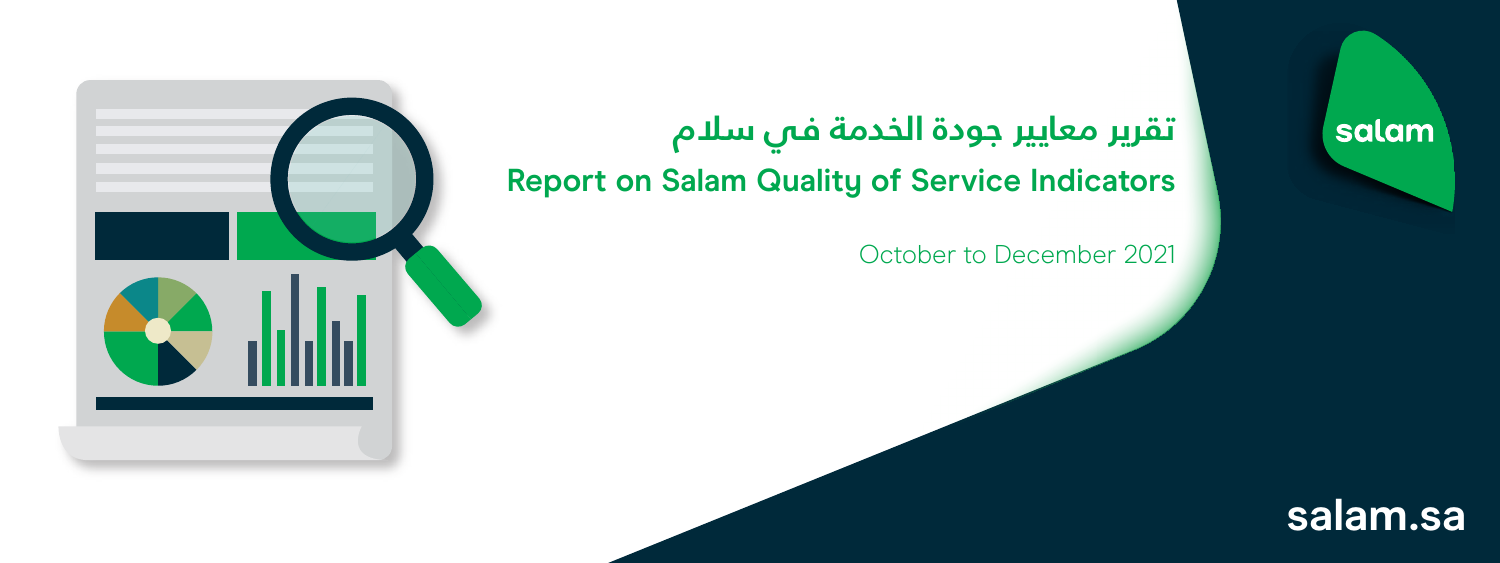## **General Key Performance Indicators**

| <b>KPI name</b>                          | "Measurement<br>Unit" | <b>KPI Value</b>                                                                                                                      |               |                   |             |                | <b>Target</b>                             |
|------------------------------------------|-----------------------|---------------------------------------------------------------------------------------------------------------------------------------|---------------|-------------------|-------------|----------------|-------------------------------------------|
|                                          |                       | <b>Required Statistics and description</b>                                                                                            | 10th<br>month | 11th<br>month     | 12<br>month | 4th<br>Quarter | value for quarter                         |
| <b>Supply Time</b>                       | <b>Time</b>           | fastest 50 % of orders are completed (in days)                                                                                        | 0.09          | 0.09 <sup>°</sup> | 0.1         | 0.09           | 7 days for 90%<br>of requests             |
|                                          |                       | fastest 90 % of orders are completed (in days)                                                                                        | 0.46          | 0.43              | 0.5         | 0.46           |                                           |
|                                          |                       | fastest 95 % of orders are completed (in days)                                                                                        | 0.58          | 0.54              | 0.63        | 0.57           |                                           |
|                                          |                       | fastest 99 % of orders are completed (in days)                                                                                        | 0.76          | 0.76              | 0.82        | 0.76           |                                           |
| <b>Fault Rate</b>                        | <b>Percentage %</b>   | percentage of fault reports per fixed access line                                                                                     | 2.83%         | 2.45%             | 2.56%       | 2.61%          | $< 5\%$                                   |
|                                          | <b>Number</b>         | average number of fixed access lines                                                                                                  | 121592        | 124264            | 128500      | 124785.3       |                                           |
| <b>Fault Repair Time</b>                 | <b>Time</b>           | fastest 80 % of repairing valid faults on fixed access lines (in hours)                                                               | 8:33:00       | 12:37:00          | 9:21:00     | 10:10:20       | "Within 24 hours<br>for 90% of faults"    |
|                                          |                       | fastest 90 % of repairing valid faults on fixed access lines (in hours)                                                               | 12:37:00      | 16:54:00          | 12:53:00    | 14:08:00       |                                           |
|                                          |                       | fastest 95 % of repairing valid faults on fixed access lines (in hours)                                                               | 16:29:00      | 20:21:00          | 15:40:00    | 17:30:00       |                                           |
| "Response Time for<br>Reply to Requests" | <b>Time</b>           | The average time to respond to requests received through electronic channels, including<br>e-mail, social media and others (in hours) | 0:55          | 0:51              | 0:53        | 0:53           | "within 60 sec for<br>85% of voice calls" |
|                                          |                       | The average time to respond to requests received through voice calls (in seconds)                                                     |               |                   | 5           | 5              |                                           |
|                                          |                       | Time to respond to the fastest 85% of requests received through voice calls (in seconds)                                              | 5             | 3                 |             | $\overline{4}$ |                                           |